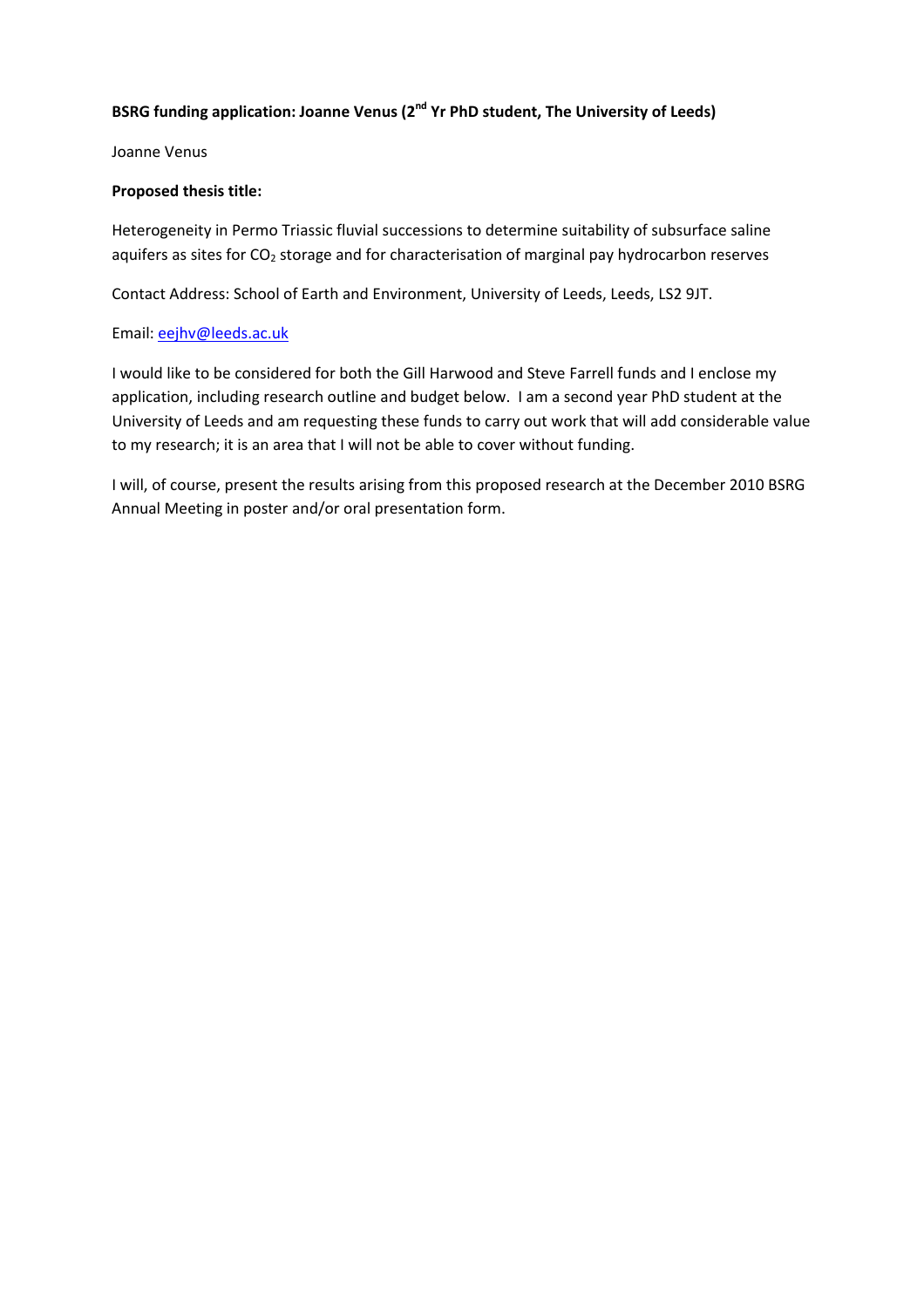## **Current and ongoing research:**

My ongoing research has two principal aims: (i) the development of techniques with which to quantify stratigraphic heterogeneity at a variety of scales within fluvial successions and (ii) the establishment of criteria with which to demonstrate the existence (or otherwise) of coeval flow within multiple distributary fluvial channel systems, so as to establish the likely architectures present in ancient preserved examples of such systems.

Objectives relating to the quantification of heterogeneity: what influences and controls the development of heterogeneity in such successions? Given the advantage of well exposed outcrop successions, is it possible to develop widely applicable quantitative techniques (predictive facies models) that can be applied to similar subsurface examples where only limited 1D core and well log data are available? Is it possible to predict the type and impact of such heterogeneity given only limited vertical core data in terms of the likely lateral extent of a particular facies or facies associations. What are the likely range of expected fluvial architectures? Can we use key indices as indicators for use in predicting presence, proximity and extent of facies?

Objectives relating to the prediction of sedimentary architecture within distributary systems: what is the range of forms and channel morphologies present in modern dryland fluvial distributory systems? Are present-day examples of these systems really suitable as analogues with which to develop models to account for the architecture of ancient successions? What techniques can be used to relate the morphology of modern systems to the preserved stratigraphic architecture of equivalent ancient successions? What is the nature and effect of interactions between penecontemoranous mixed fluvial and aeolian systems in terms of both allogenic and autogenic influences and controls?

The field‐based data collection associated with my PhD research is centred around a detailed sedimentological and stratigraphic investigation of the Permian Cutler Group in the Paradox Basin, SE Utah, USA. To date, one full summer field season has been completed. In addition, I have also undertaken two short training field seasons investigating the Helsby Sandstone and Chester Pebble Beds formations of the Sherwood Sandstone Group in the Cheshire Basin, UK, which are comparable in terms of sedimentology and palaeoenvironment to the Cutler Group succession. Results from both field areas have been presented at three conferences (at BSRG 2008 as a poster, at the  $7<sup>th</sup>$ Annual Petroleum Geoscience Conference 2009 as a poster/core workshop, and at BSRG 2009 as both a poster & oral presentation.

Key results to date include the development of detailed facies schemes for two arid‐climate fluvial successions). For each formation, detailed architectural correlation panels have been constructed to constrain the geometry of architectural elements present and a suite of both regional and detailed high-resolution 1D sedimentary logs have been measured to serve as a framework within which to place detailed architectural observations. In the Cutler Group case study, every bed within each log has been scored for a series of key indices including mica content, degree and type of burrowing and bioturbation, extent of rhizolith development, water mottling and root mottling. These data, which are considered to be significant palaeoenvironmental indicators, are represented graphically alongside both logs and panels and serve to highlight trends within the formation. On‐going work is being carried out to determine the relationships between these indicators and the lateral extent of key facies and architectural elements within the Cutler Formation. The plan is to develop this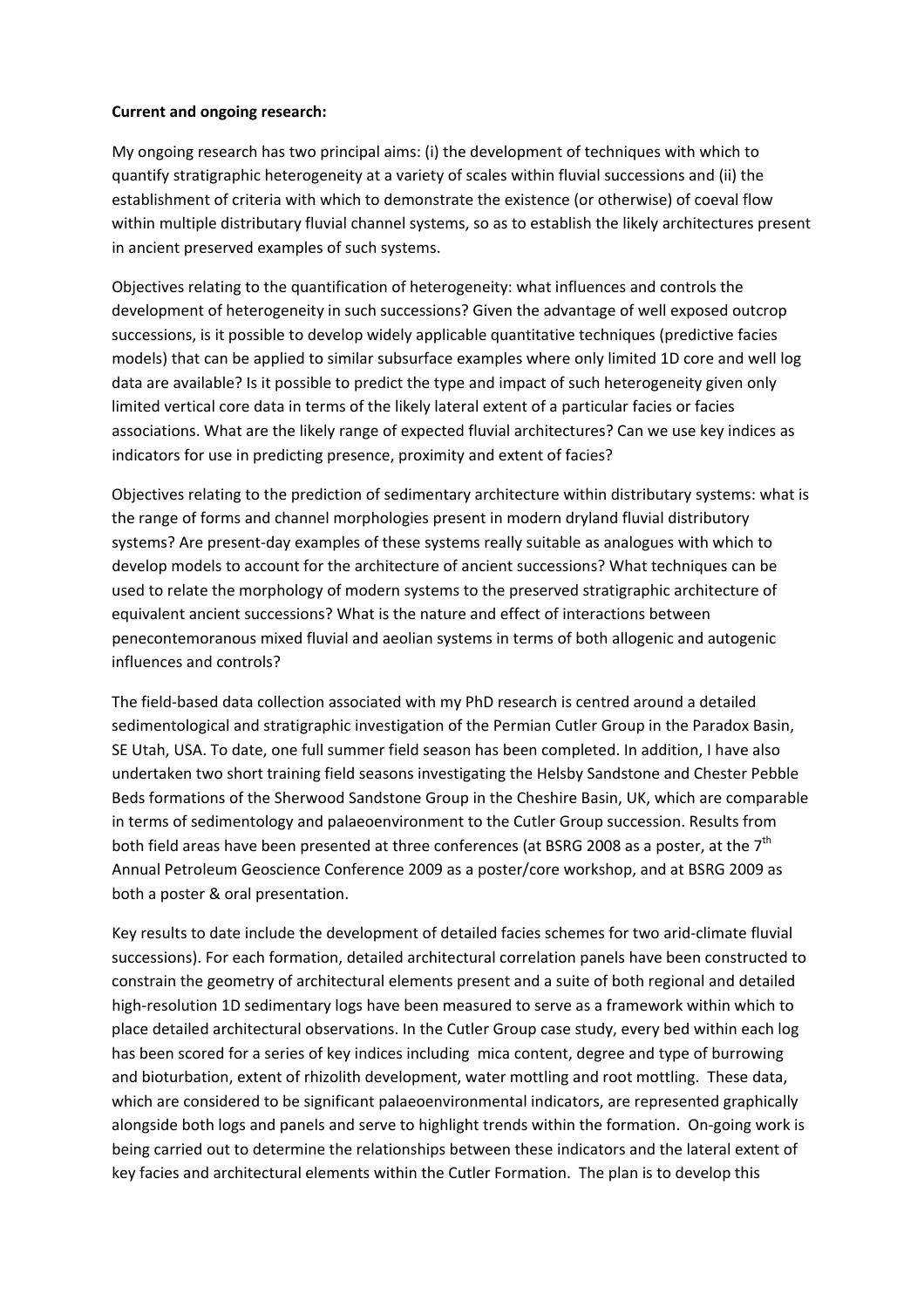technique further for use as a down‐well predictive tool for inter‐well correlation and the prediction of heterogeneity in subsurface successions.

### **Rationale for funding request:**

In order to further develop the technique of using a range of palaeoenvironmental indicators that are readily observable in 1D log sections to predict likely 2D and 3D architectural geometries, it is imperative that the technique is applied, tested and refined using a second case study succession that contrasts with the Permian Cutler Group succession. I therefore intend to apply the techniques to the Sherwood Sandstone Group in the Cheshire Basin, for which I have already developed a useful stratigraphic framework as part of my introductory PhD field training programme. Importantly, the funding provided as part of my PhD studentship covers the costs associated with two fieldwork seasons in Utah but does NOT provide any additional funding for fieldwork elsewhere (namely the Cheshire Basin). This proposal to conduct a study in the Triassic succession of the Cheshire Basin is timely because the onshore Triassic of the UK has received scant attention from sedimentologists in recent decades, yet is one of the most likely candidates for large scale and longterm underground CO2 sequestration and storage. Techniques to assist the prediction of subsurface architecture and heterogeneity of this succession are therefore timely. This proposed additional fieldwork will therefore add considerable value to my research project and will also significantly broaden my personal sedimentological experience. It has applied value

### **Research outline:**

To collect field data from a UK fluvial succession (Triassic Chester Pebble Beds Formation and laterally equivalent Kidderminster Conglomerate Formation of the Sherwood Sandstone Group, Cheshire and Staffordshire basins) that is comparable to the ephemeral fluvial succession of the Permian Cutler Group, USA.

To make this study truly comparable to the study of the Cutler Group succession I am requesting funding to support fieldwork that will enable me to extend this work into the more proximal Sherwood Sandstone succession of the Midlands basin (Kidderminster Conglomerate Formation). This proposed fieldwork will involve a facies assessment, collection of 20 sedimentary logs and 10 architectural panels (recording ~3 km of outcrop) from previously identified sites. These data will be used to define the stratigraphic architecture for the succession and then to establish the 3D nature of the inherent heterogeneity. Key indices and facies trends will be compared with those of the Cutler Group. This proposed UK fieldwork will test the predictive methods developed from the work on the Cutler Group on a second outcrop succession and will therefore enable the developed model to be tested. The Sherwood Sandstone work would act as a interim step between full outcrop and down hole borehole core data, and thus would not only validate the methods used for prediction but would also serve as the basis for extending and refining the input data used within the model by utilising a second case study example. The incorporation of data from an additional basin will also improve the understanding of heterogeneity relationships within ephemeral fluvial successions.

The data collected from this work will be collated with that from the Cutler Group in Utah and together these case studies will provide a series of indices, facies associations and predictive models that can be applied to down hole well data to aid well‐well correlation in laterally heterogeneous subsurface mixed dryland fluvial-aeolian reservoir successions. This work will be carried out in July-September 2010. Results will be presented at the December 2010 BSRG Annual Meeting.